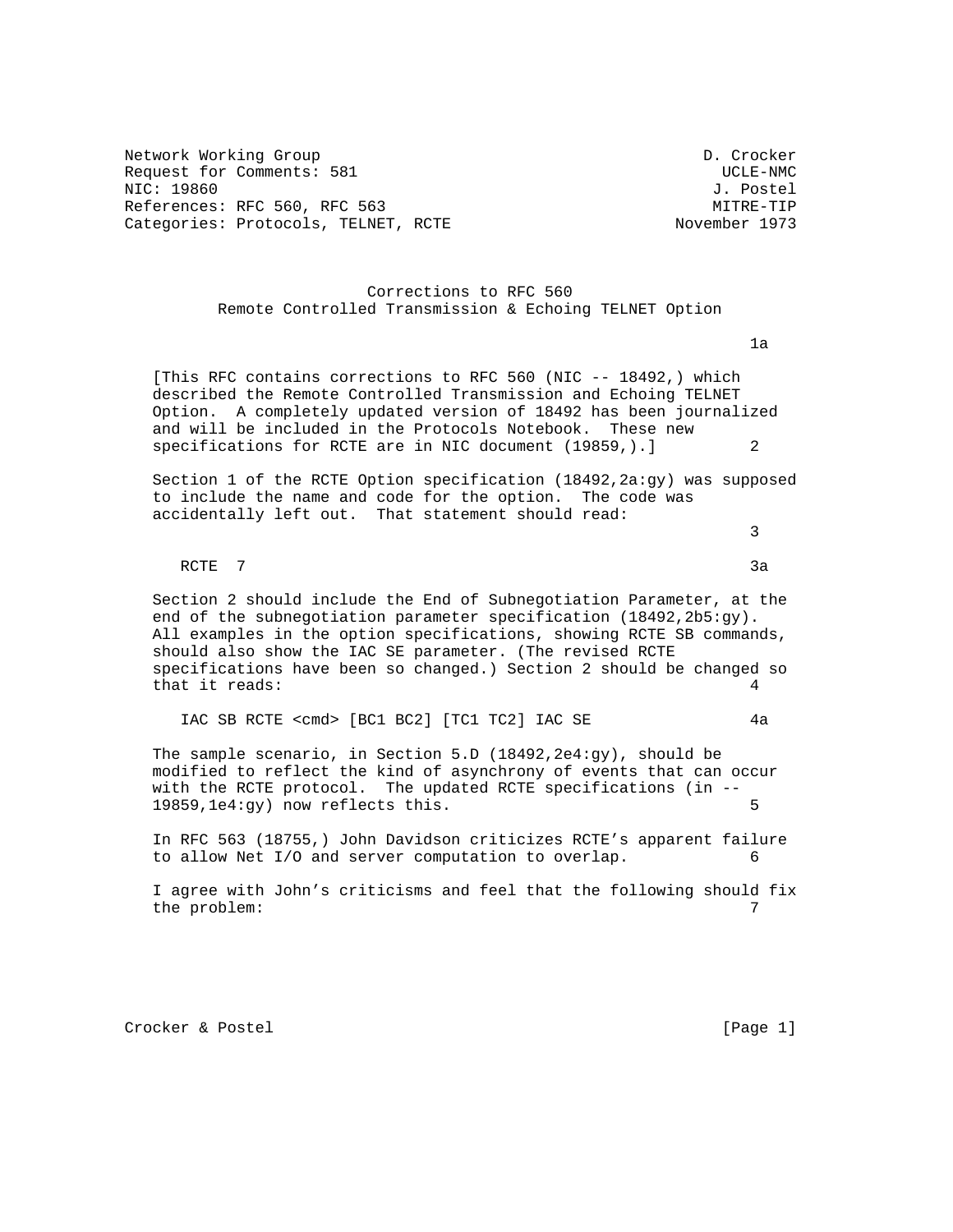1. Change 5.A (18492,2e1) 7a from: 7a1 Overview of Interaction **7a1a**  to: 7a2 Overview of User Terminal Printing Action & Control 7a2a 2. Change 5.B.5.a (18492,2e2e1) 7b from: 7b1 A Transmission character is one which REQUIRES the User Host to transmit all text accumulated up to and including its occurrence. (For Net efficiency, User hosts are DISCOURAGED from sending before the occurrence of a Transmission character). 7b1a to: 7b2 A Transmission character is one which RECOMMENDS that the Using Host transmit all text accumulated up to and including its occurrence. (For Net efficiency, Using hosts are DISCOURAGED from sending before the occurrence of a Transmission character, as defined at the moment the character is typed). 7b2a 3. Change 5.B.5.b (18492,2e2e2) 7c from:  $7c1$  A Break character has the effect of a Transmission character, but also causes the Using host to stop its print/discard action upon the User's input text, until directed to do otherwise by another IAC SB RCTE <cmd> IAC SE command from the Serving host. Break characters therefore define printing units. "Break character" as used in this document does NOT mean Telnet Break character. 7c1a

to: 7c2

 A Break character REQUIRES that the Using host transmit all text accumulated up to and including its occurrence and also causes the Using host to stop its print/discard action upon the User's input text, until directed to do otherwise by another

IAC SB RCTE <cmd> IAC SE command from the Serving host. Break

Crocker & Postel [Page 2]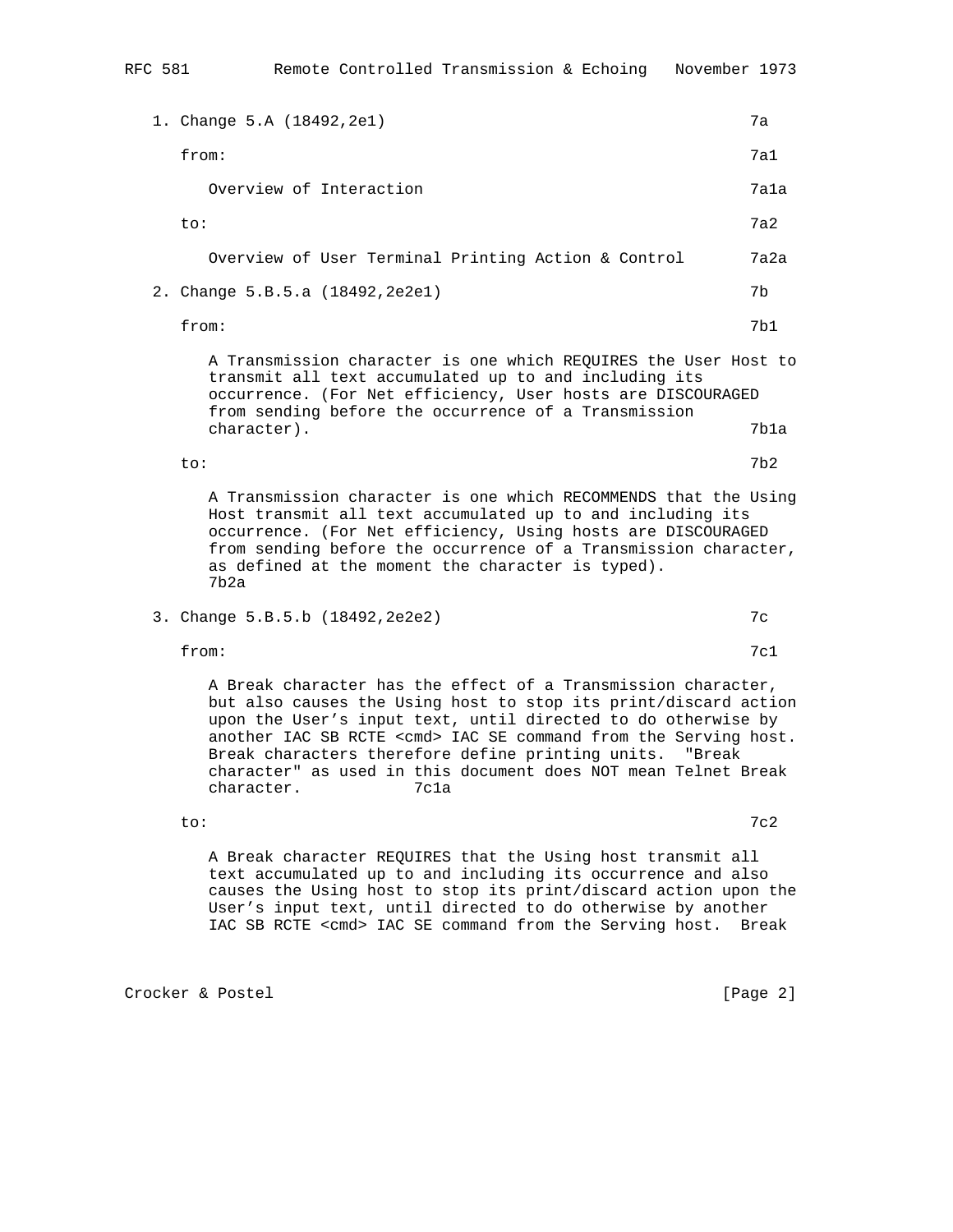characters therefore define printing units. "Break character" as used in this document does NOT mean Telnet Break character. 7c2a

4. Change 5.B.6 (18492,2e2f) 7d

from: 7d1

 Input from the terminal is (hopefully) buffered up to the occurrence of a Transmission or Break character; and the input text is echoed or not echoed, up to the occurrence of a Break Character. The most recent RCTE command determines the echo, Transmission and Break actions. The manuscript of  $7d1a$ 

to: 7d2

 Input from the terminal is (hopefully) buffered into units ending with a Transmission or Break character; and echoing of input text is suspended after the occurrence of a Break Character and until receipt of a Break Reset command from the Serving host. The most recent RCTE Break reset command determines the Break actions. The manufacturer of  $7d2a$ 

5. Change 5.C.4 (18492,2e3d) 7e

FROM: The contract of the contract of the contract of the contract of the contract of the contract of the contract of the contract of the contract of the contract of the contract of the contract of the contract of the cont

 A severe (User) site-dependent problem will be buffering type ahead input from the terminal. It is possible, especially in the case of TIPS, that the input buffer will overflow often. If the receiving (serving) host will permit, the accumulated text should be transmitted at this point. If the text cannot be transmitted and further typing by the user will result in lost text, the user should be notified. 7ela

to: 7e2

 Buffering Problems and Transmission vs. Printing Constraints: 7e2a

 There are NO mandatory transmission constraints. The Using host is allowed to send a character a time, though this would be a waste of RCTE. The Transmission Classes commands are GUIDELINES, so deviating from them, as when the User's buffer gets full, is allowed. 7e2a1

Crocker & Postel [Page 3]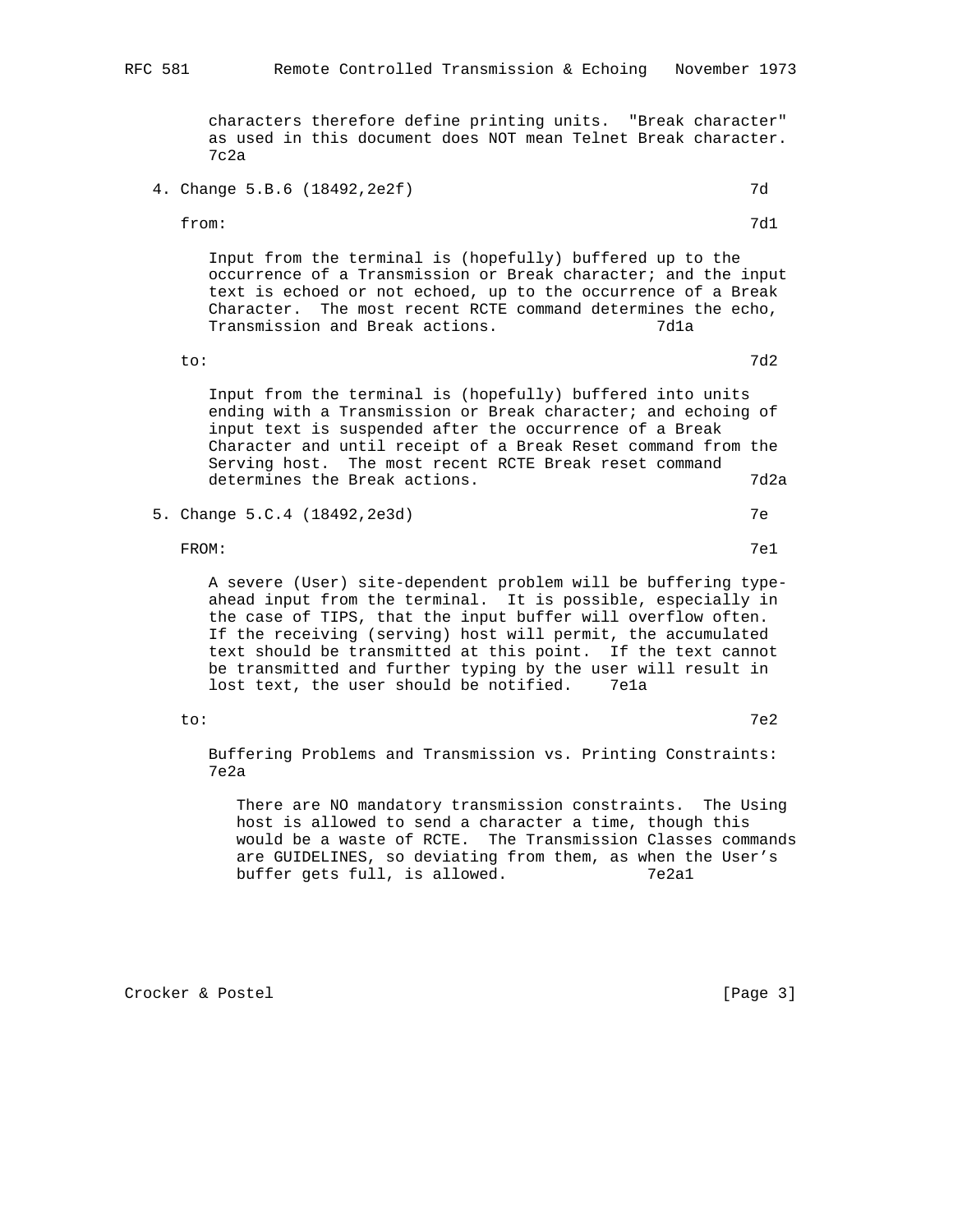Additionally, the Using host may send a Break Class character, without knowing that it is one (as with type ahead). 7e2a2

> The problem with buffering occurs when printing on the user's terminal must be suspended, after the user has typed a currently valid Break Character and until a Break Reset command is received from the serving host. During this time, the user may be typing merrily along. The text being typed may be SENT, but may not yet be PRINTED. 7e2a3

 The more standard problem of filling the transmission buffer, while awaiting an ALLOC from the Serving host, may also occur, but this problem is well known to implementors and in no way special to RCTE. 7e2a4

 In any case, when the buffer does fill and further text typed by the user will be lost, the user should be notified. 7e2a5

- 6. And add 5.C.5, 5.C.6, 5.C.7, 5.C.8, and 5.C.9 as follows: 7f
	- (5) The Serving and Using hosts must carefully synchronize Break Class Reset commands with the transmission of Break characters. Except at the beginning of an interaction, the Serving host MAY ONLY send a Break Reset command in response to the User host's having sent a Break character as defined at that time. This should establish a one-to-one correspondence between them. (A <cmd> value of zero, in this context, is interpreted as a Break Classes reset to the same class(es) as before.) The Reset command may be preceded by terminal output. 7f1
	- (6) Text should be buffered by the User host until the user types a character which belongs to the transmission class in force at THE MOMENT THE CHARACTER IS TYPED. 7f2
	- (7) Transmission Class Reset commands may be sent by the Serving host at ANY TIME. If they are frequently sent separate from Break Class Reset commands, it will probably be better to exit from RCTE and enter regular character at a time transmission. 7f3
	- 8) It is not immediately clear what the Using host should do with currently buffered text, when a Transmission Classes Reset command is received. The buffering is according to the previous Transmission Classes scheme. 7f4

Crocker & Postel [Page 4]